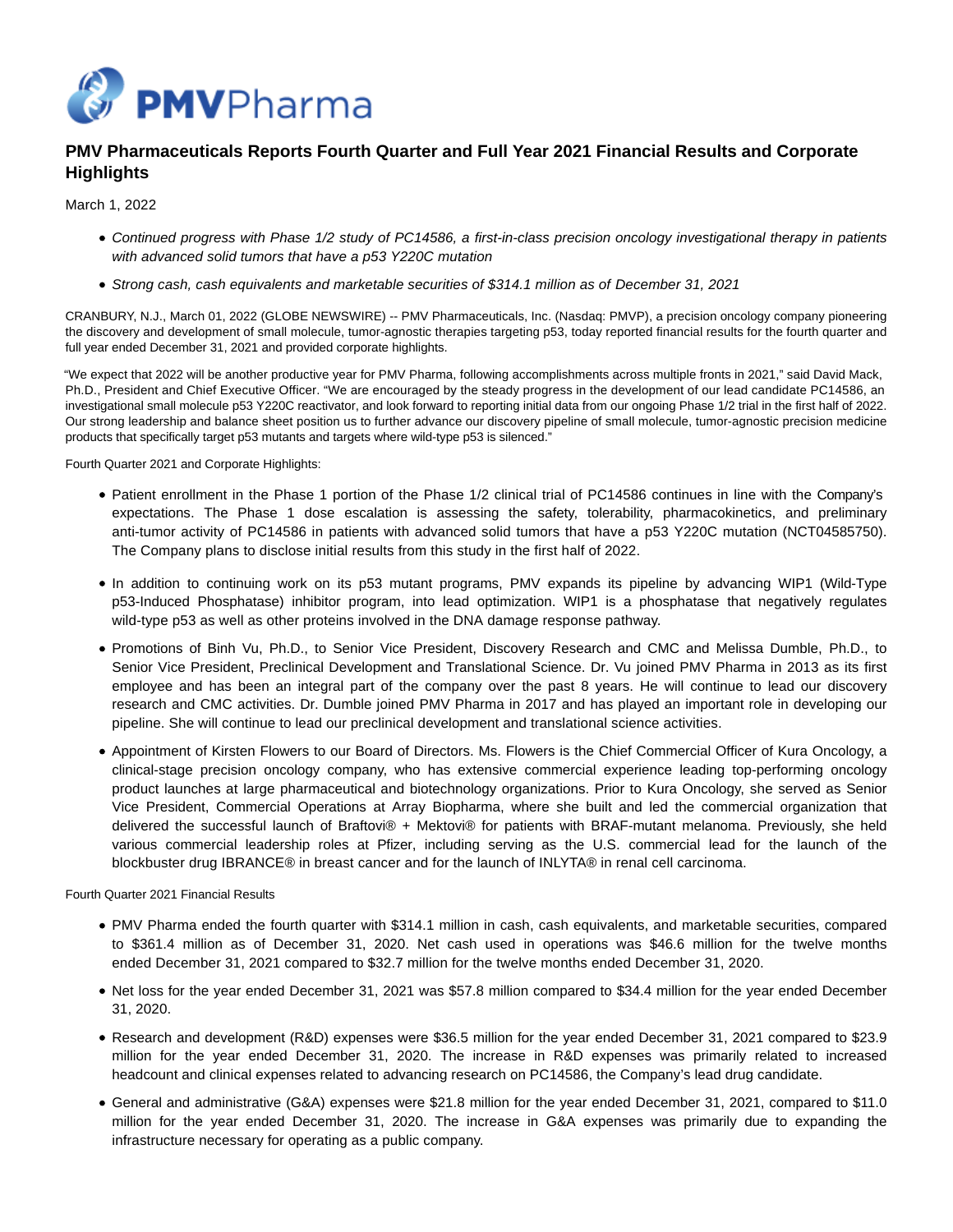#### About PC14586

PC14586 is a first-in-class, small molecule, p53 reactivator designed to selectively bind to the crevice present in the p53 Y220C mutant protein, hence, restoring the wild-type, or normal, p53 protein structure and tumor suppressing function. PC14586 is being developed for the treatment of patients with locally advanced or metastatic solid tumors that have a p53 Y220C mutation.

#### About PMV Pharma

PMV Pharma is a precision oncology company pioneering the discovery and development of small molecule, tumor-agnostic therapies targeting p53. p53 mutations are found in approximately half of all cancers. The field of p53 biology was established by our co-founder Dr. Arnold Levine when he discovered the p53 protein in 1979. Bringing together leaders in the field to utilize over four decades of p53 biology, PMV Pharma combines unique biological understanding with pharmaceutical development focus. PMV Pharma is headquartered in Cranbury, New Jersey. For more information, please visi[t www.pmvpharma.com.](https://www.globenewswire.com/Tracker?data=fwYHXvU-kpr2yQHBTwDijecE3bSQCvJSH4GhPStXrTsXZeViV1TfHCcj6yx4btmYgHxm_coUQgaRZqVcHlhJ8Q==)

#### Forward-Looking Statements

Statements contained in this press release regarding matters that are not historical facts are "forward-looking statements" within the meaning of the Private Securities Litigation Reform Act of 1995. Because such statements are subject to risks and uncertainties, actual results may differ materially from those expressed or implied by such forward-looking statements. Such statements include, but are not limited to, statements regarding the Company's future plans or expectations for PC14586, including expectations regarding plans for initial data disclosure and patient enrollment expectations for its current clinical trial for PC14586; and the future plans or expectations for the Company's discovery platform for its other early-stage and clinical candidates. Any forward-looking statements in this statement are based on management's current expectations of future events and are subject to a number of risks and uncertainties that could cause actual results to differ materially and adversely from those set forth in or implied by such forward-looking statements. Risks that contribute to the uncertain nature of the forward-looking statements include: the success, cost, and timing of the Company's product candidate development activities and planned clinical trials, the Company's ability to execute on its strategy and operate as an early clinical stage company, the potential for clinical trials of PC14586 or any future clinical trials of other product candidates to differ from preclinical, preliminary or expected results, the Company's ability to fund operations, and the impact that the current COVID-19 pandemic will have on the Company's clinical trials, supply chain, and operations, as well as those risks and uncertainties set forth in the section entitled "Risk Factors" in the Company's Annual Report on Form 10-K filed with the Securities and Exchange Commission (the "SEC") on March 1, 2022 and its other filings filed with the SEC. All forward-looking statements contained in this press release speak only as of the date on which they were made. The Company undertakes no obligation to update such statements to reflect events that occur or circumstances that exist after the date on which they were made.

#### **PMV Pharmaceuticals, Inc.**

#### **Condensed Balance Sheets (unaudited, in thousands)**

|                                             | December 31, | December 31,<br>2020 |    |            |
|---------------------------------------------|--------------|----------------------|----|------------|
| <b>Assets</b>                               |              |                      |    |            |
| Current assets:                             |              |                      |    |            |
| Cash and cash equivalents                   | \$           | 172,467              | \$ | 361,422    |
| Restricted cash                             |              | 822                  |    |            |
| Marketable securities, current              |              | 124,696              |    |            |
| Prepaid expenses and other current assets   |              | 3,301                |    | 3,339      |
| <b>Total current assets</b>                 |              | 301,286              |    | 364,761    |
| Property and equipment, net                 |              | 3,090                |    | 569        |
| Marketable securities, noncurrent           |              | 16,911               |    |            |
| Right-of-use assets, operating leases       |              | 10,060               |    |            |
| Other assets                                |              | 221                  |    | 201        |
| <b>Total assets</b>                         | \$           | 331,568              | \$ | 365,531    |
| <b>Liabilities and Stockholders' Equity</b> |              |                      |    |            |
| <b>Current liabilities:</b>                 |              |                      |    |            |
| Accounts payable                            | \$           | 3,189                | \$ | 1,607      |
| Accrued expenses                            |              | 8,627                |    | 4,803      |
| Operating lease liability, current          |              | 403                  |    |            |
| <b>Total current liabilities</b>            |              | 12,219               |    | 6,410      |
| Operating lease liability, noncurrent       |              | 10,790               |    |            |
| <b>Total liabilities</b>                    |              | 23,009               |    | 6,410      |
| Stockholders' equity:                       |              |                      |    |            |
| Preferred stock                             |              |                      |    |            |
| Common stock                                |              |                      |    |            |
| Additional paid-in capital                  |              | 476,363              |    | 469,001    |
| Accumulated deficit                         |              | (167, 726)           |    | (109, 880) |
| Accumulated other comprehensive loss        |              | (78)                 |    |            |
| Total stockholders' equity                  |              | 308,559              |    | 359,121    |
| Total liabilities and stockholders' equity  | \$           | 331,568              | \$ | 365,531    |